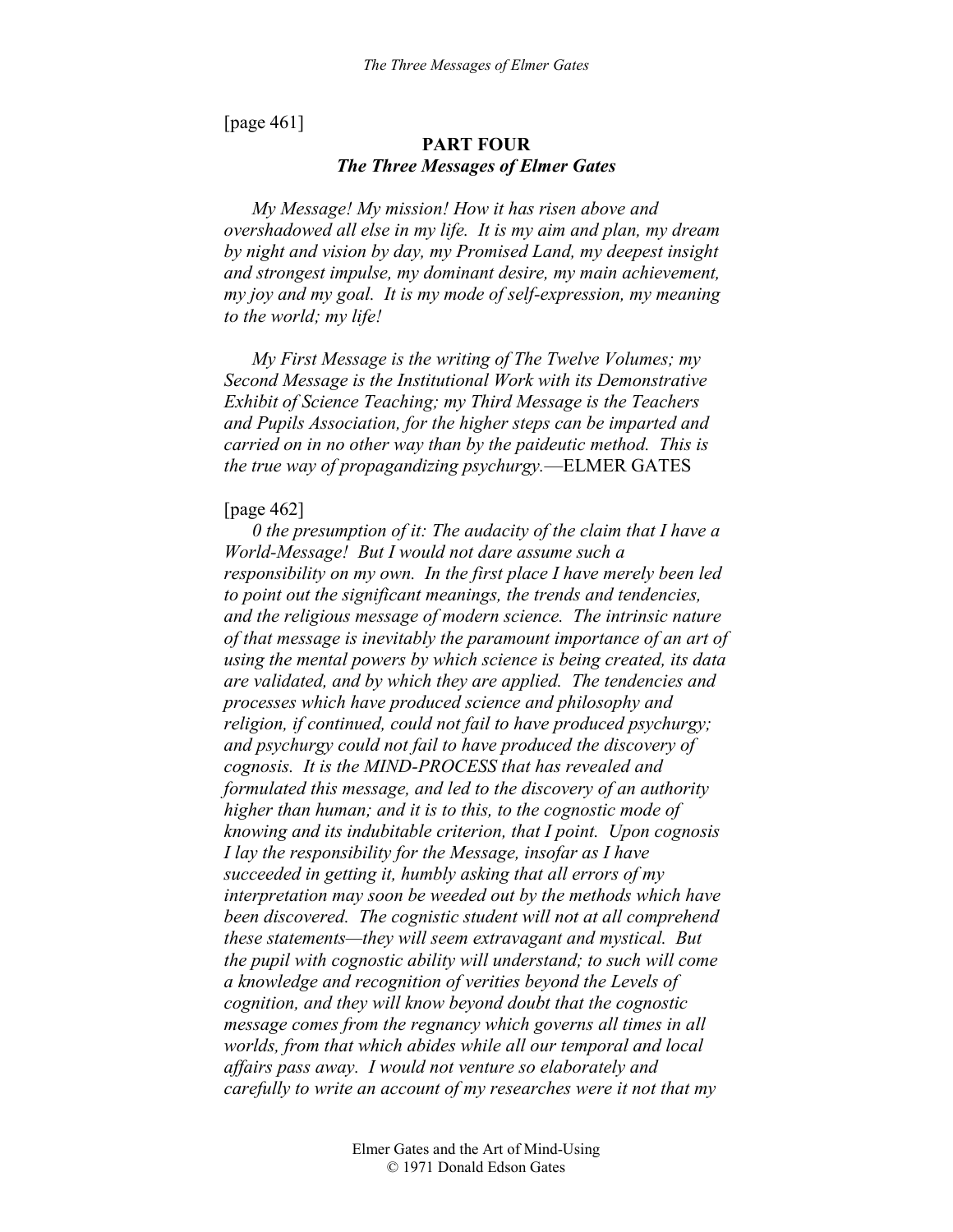*methods have succeeded, for the first time, in getting Consciousness to give an account of itself. It is not the ephemeral conscious states of a human mind that is giving this message: it is the cosmic nature of Consciousness itself that is speaking*. —ELMER GATES

[page 463]

# **CHAPTER 21**  *The First Message: The Twelve Volumes*

*The greatest thing ever done for me, that can ever be done for any man of earnest life, you did for me. You confirmed me to myself; you showed me, that is, the indubitable truth and rightness of certain modes of thought. . . . This and much more to greater men is what you have to do for others too.* 

–FRANK HAMILTON CUSHING to ELMER GATES (1894)

*It requires more judgment and experience with human affairs to carry a truth to the world than to discover it.*  — ELMER GATES, studentship writings

"I have gotten to the point for which I yearned," wrote Gates, "where I can give my Message without colorings, and truthfully." And his Synopsis of the Twelve Volumes first appeared in his May 1910 edition of the manuscript of Volume 1. The introductory page reads: "An Outline of Psychurgic Propaedeutics and Paideutics in Twelve Volumes. An Automathic and Pedagogic System of Instructions, Trainings, Insights, and Uplifts for Freeing the Pupil from Trammels in Environment

[page 464] and Mind for Using the Manuscripts and Other Facilities and Establishing Favorable Conditions for Learning and Practicing Psychurgy."

The volumes are dedicated simply and sincerely:

## "DEDICATION"

"These volumes have been prepared for those who earnestlv desire more fully and skillfully to use their minds in discovering, learning, teaching, and practically applying intellection, introspection, esthesis, and all their voluntary personal powers to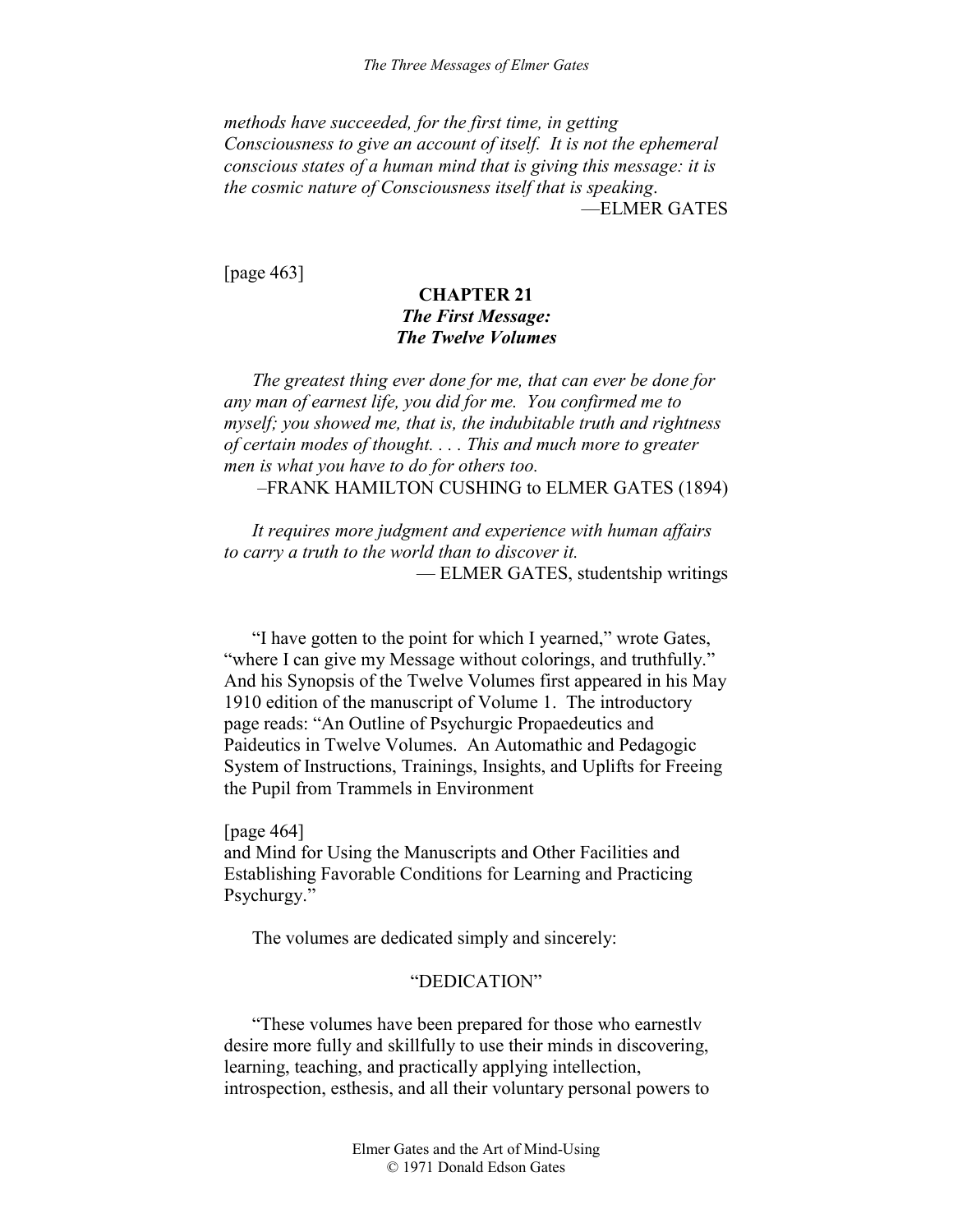their own growth and to the betterment of humanity; and who, with that end in view, are eager to get more closely and vitally in touch with Mind and Consciousness so they may utilize their more fundamental modes of knowing in discovering and validating knowledge, in testing and acquiring skill, in evaluating esthesias, and in utilizing the domains that lie under and above what is ordinarily known as the conscious mind in making a better adaptation, not only to things local and temporal but also to things universal and eternal.

"The author humbly and gratefully dedicates the Mentative Art, herein so incompletely and imperfectly imparted and expounded, to the CONSCIOUS PROCESS by which it was produced, and by which TRUTH and Happiness are becoming ever more regnant over LIFE."

The classific outline of the Synopsis of the Twelve Volumes uses many technical terms, difficult to explain to one who has not had laboratory training, so it will not be given here. Its scope may be appreciated from the following general description.

The Synopsis shows three groups corresponding to the three Degrees of Studentship: the 1<sup>st</sup> Degree or Cognistics (Volumes I to V); the  $2^{nd}$  Degree or Cognostics (Volumes VI to IX); and the  $3^{rd}$ Degree or Sophics, including Superpaideutics (Volumes X to XII). They are outlined in seven Grades, fourteen Stages, seven Great Planes.

#### [page 465]

The capitalized word "Plane" means the characteristic and typical degree of mind-embodiment possessed by the pupil. It indicates the general degree of evolutionary development. Thus there is the degree characterized by a dominancy of the organic feelings and appetites, by simple conations for their satisfaction, and by perception (sensating, imaging, conceptuating, and ideating) as the degree of intellective attainments. This is the First Plane. Then there is a higher degree of evolution characterized by a dominancy of the emotions (affectional, esthetic, musical, or otherwise), by a higher order of voluntary activity (emotive boulation), and by thoughts of the first, second, third, or fourth degrees of generalization. This is the Second Plane. There is a higher degree characterized by the sentiments, by a still higher order of voluntary activity (sentimentic boulation) and by science, philosophy, and religion as hitherto known. This is the Third Plane. There is a still higher degree of purpose-urging (telusis), a higher order of voluntary activity (telation), and a psychurgicallyrectified synthetic science and philosophy and religion. This is the Fourth Plane. Finally there is the beginning of the New Type of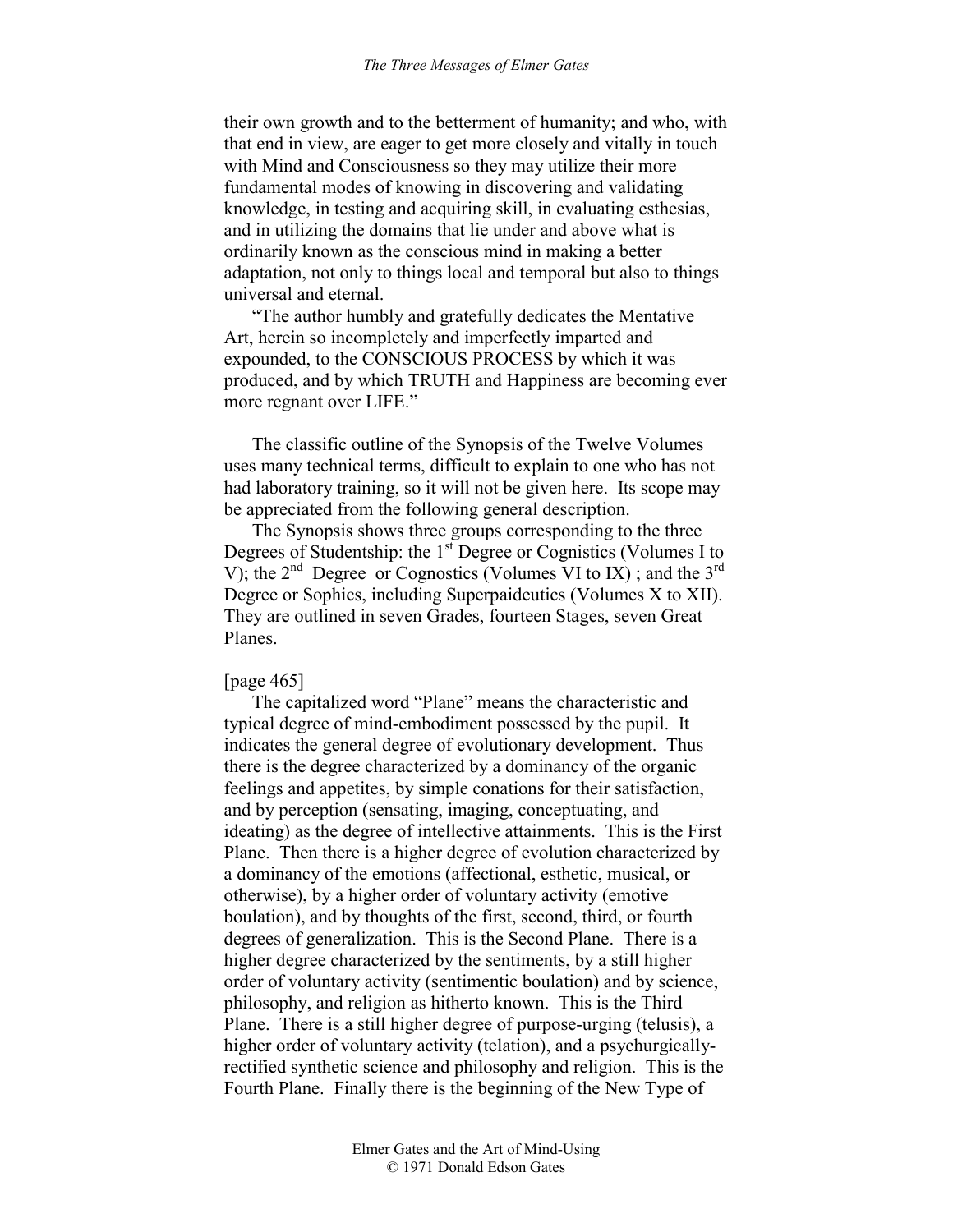feeling, knowing, and acting that is characterized by desire for being in its fullness, by cognostically-directed activity, and by cognitively apprehended cognostology. These are the Fifth, Sixth, and Seventh Planes.

Each Plane has its "Levels," consisting in the psychotaxic degrees of integration and generalization of knowledgeattainments. Each Plane has its "Powers" of integrative degrees of the doing-abilities inherited or achieved by any person, such as predilection or genius capacity. Each Plane has its "Uplift" of the integrative degrees of inherited or acquired feelings, emotions, and sentiments.

"Stage" refers to the kind of knowledge, doing, and feeling that forms the subject matter of instruction at any time, it being understood that the pupil has mastered all previous Stages—not by passing the usual examinations but by having made those Stages an actuality in his life, with full insight into every phase.

# [page 466]

There are fourteen Stages—one for each volume except for Volume XI, which comprises three Stages.

"Grade" refers to the technical skill achieved by the pupil, and to the kind of training he is prepared to receive and is receiving. There are seven Grades.

"Insights" are understandings (cognic, urgic, esthic) of a subject as a whole, but in which there are also factors contributing other than mere cognition—namely, cognitively apprehended cognocepts. There are Level-Insights, Power-Insights, and Uplift-Insights, which have to be *imparted* by the special methods of psychurgic paideutics, in which the teacher builds exclusively upon previously acquired Insights.

The First, or Propaedeutic Stage (Volume I) is an outline of Psychurgic Paideutics and prepares the pupil for a  $1<sup>st</sup>$  Degree Studentship and initiates him into Lessons preparing for Volume II.

The Second, or Transitional Stage (Volume II) acquaints him with the Planes of human development and an understanding of cognitions. It leads him to make the *actual transition* to the psychurgic life and trains him in communicative exposition, including Symbolotechny and the Glossary.

The Third, or Cognignosturgic Stage (Volume III) deals with the psychology of sensation, intellection, and introspection (collectively called cognignosis). It gives an outline of the states, processes, and volitionally directed activities of the *intellect*, showing it is an interpretive knowledge of objective and subjective things according to the abilities and limitations of a person in a local and temporal environment. It explains the principle of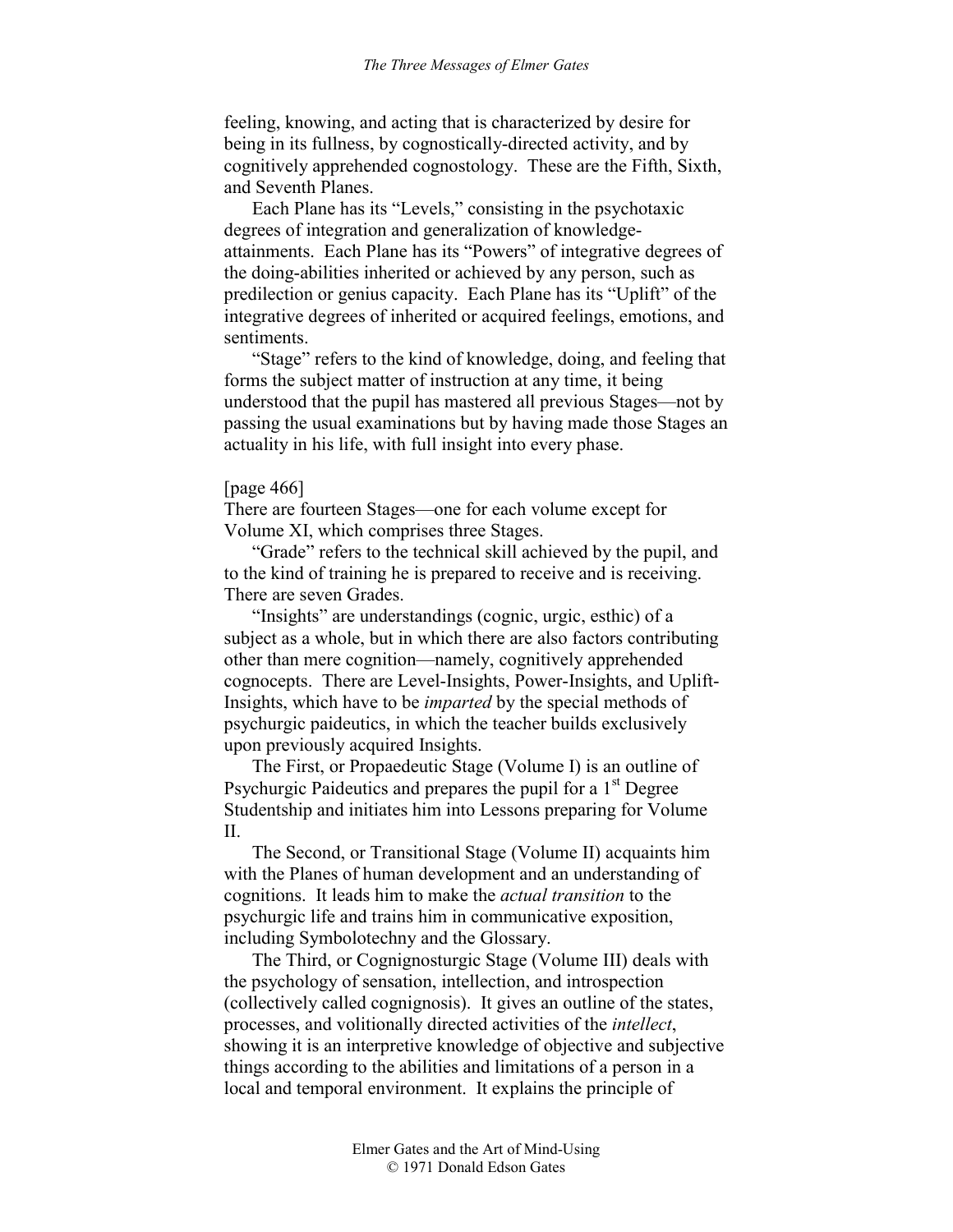psychological classification, outlines the method of intellective validation, and points the way to intellectual normality and freedom. It shows that a psychological classification of the intellections relating to any domain of nature is at the same time a classification of the scientific data of that domain. It describes the new methods and kinds of introspection, points out the most conspicuous things in this inner world, shows there is an introspective classification of the mind's content that *must* be made

## [page 467]

*before it is worthwhile to apply other methods of validation*, and points the way to introspective freedom and normality.

The Fourth, or Cogniturgative Stage (Volume IV) deals with voluntary activities from the simplest to the most complex acts, classifies the urgations showing that the simplest (conations) are the units of compound urgations (boulations), and that these in turn are units in telation. It introduces the pupil to the most fundamental of all trainings (askeotechnics and chreotechnics) by which psychurgy is applied, not to this or that faculty merely, but to the whole person as a unit (auturgy) and to the whole social group as a unit (sociurgy). It classifies human activities and points the way to freedom and normality in human effort. The most valuable feature of this Stage is heurotechny (the art of discovering the new) as applied to cognignosis and urgation.

The Fifth, or Eunesthesiurgic Stage (Volume V) is an application of the methods of psychotaxis to the esthesias (organic feelings, appetites, affections, emotions, sentiments) producing an esthesotaxis. It shows the effects of feelings and emotions on the excretions and secretions, and how this and their taxonomic range constitute two steps in the evolution of the esthesias; and outlines other steps toward a scientific eunesthesis. These principles are applied to the development of an art of regulating and utilizing the esthesias (esthesiurgy), with applications to the fine arts and Synthetic Esthetics. The relation of feeling and emotion to art is discussed from a new standpoint. The main idea of this volume is that the good and happy esthesias may be rendered dominant and the unpleasant ones diminished so that life will be much happier (eunesic) and more vital energy will be produced; that happiness is a means as well as an end; and that the esthesias are the motives of conduct. Therefore the evaluation of motives in order to select the highest and best ones for guidance is even more important than the validation of knowledge.

The Sixth through the Ninth Stages (Volumes VI-IX) cover the 2<sup>nd</sup> Degree Studentship in Cognostics. The 3<sup>rd</sup> Degree Studentship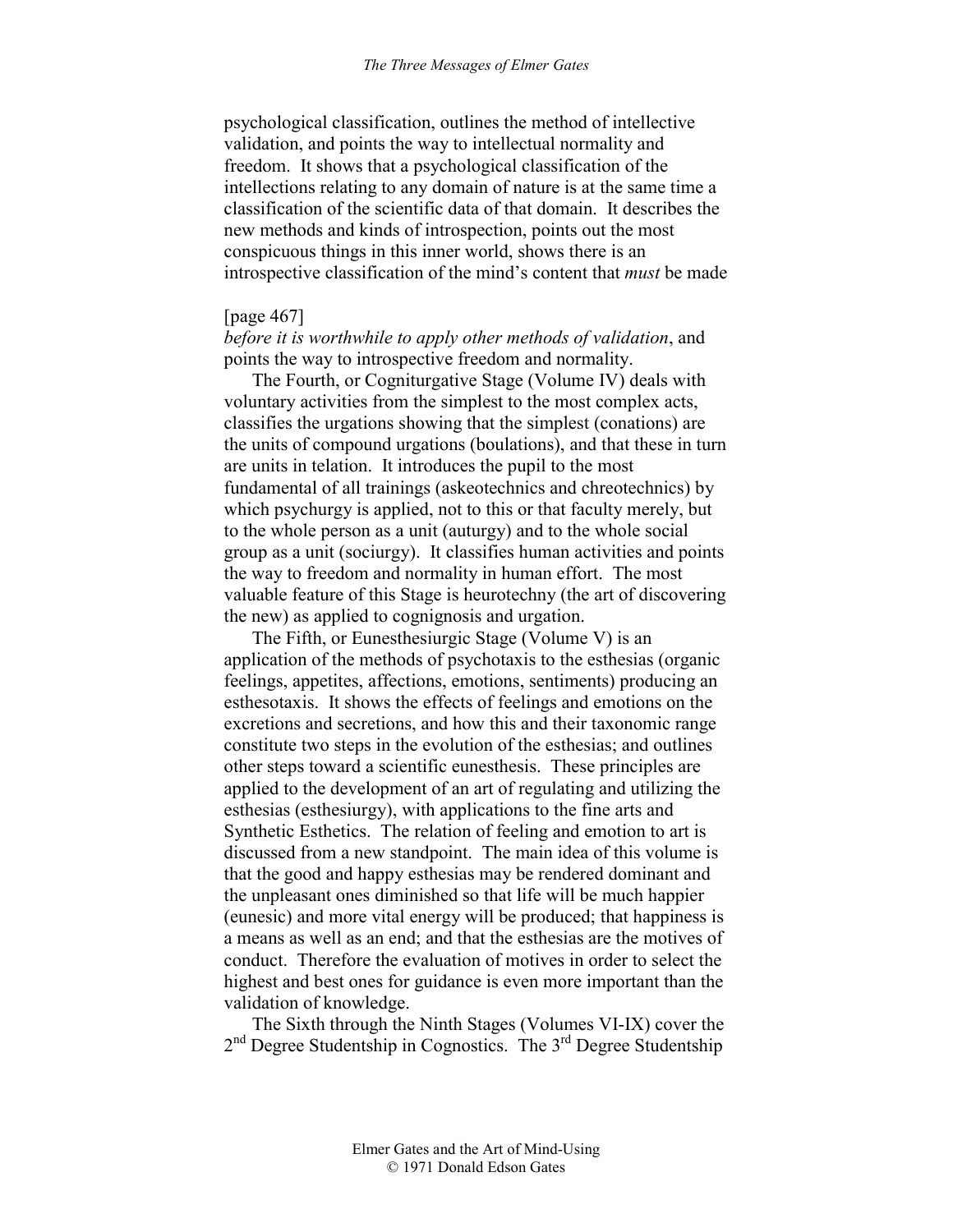## [page 468]

includes the Tenth through the Fourteenth Stages. Volume X, the Tenth Stage, refers to philosophy. Volume XI comprises the Eleventh Stage—the religion of knowing and contemplation, the Twelfth Stage—the religion of action, and the Thirteenth Stage the religion of organesis. Volume XII describes the Fourteenth Stage, Superpaideutics.

The final synthesis of cognistics and cognostics as knowledge takes place in our actual interpretation of these knowledges. The final synthesis of cognistics and cognostics as *action* takes place in the actual doing of our knowledge and feeling. The final synthesis of cognistics and cognostics as feeling, emotion, and sentiment takes place in our actual enjoyment of life. To these ends the psychurgic philosophy and religion have something new and important to offer. Synthetics points out the new ruler of the world, lays down the basic principles according to which all that is practical and desirable in utopian schemes and Millennial Eras may be attained—if ever. This new world ruler, to which humanity must submit in order to escape a perpetual repetition of the sufferings through which it has passed, is the whole body of (alethified) cognitive and cognostic knowledge, synthesized and used for the skillful carrying out of (askeotechnically) selected purposes for the attainment of right esthesias.

Elmer Gates believed that he would be of greater service if not hampered by selfish interests, and devoted his whole self and person to allowing his mind to bear fruit while it was naturally active. The uninterrupted lifework of forty-five years was summed up in these Twelve Volumes; not finished products, as he said, but "outlines of work to be accomplished and suggestions of work to be done, of insights to be further verified, of methods to be improved." The main work remained to be done by future students of psychurgy. "If your mind does not teach so you cannot doubt that I have pointed out the true process and method of knowledgegetting," he said, "then all I say are my own conclusions. If we can get together all the data, however, we can both experience them."

## [page 469]

A more detailed aspect may be appreciated by briefly considering askeotechnics, which is the technology of mindtraining and of *selecting* from an inconceivably vast number of possible states and acts those that may be available and useful for accomplishing telurgically determined purposes. It is based on refunctioning only the useful states and processes. The scientifically determined principles of this selective askeotechnics (called chreotechnics) are the sifting machine of psychurgy. A system of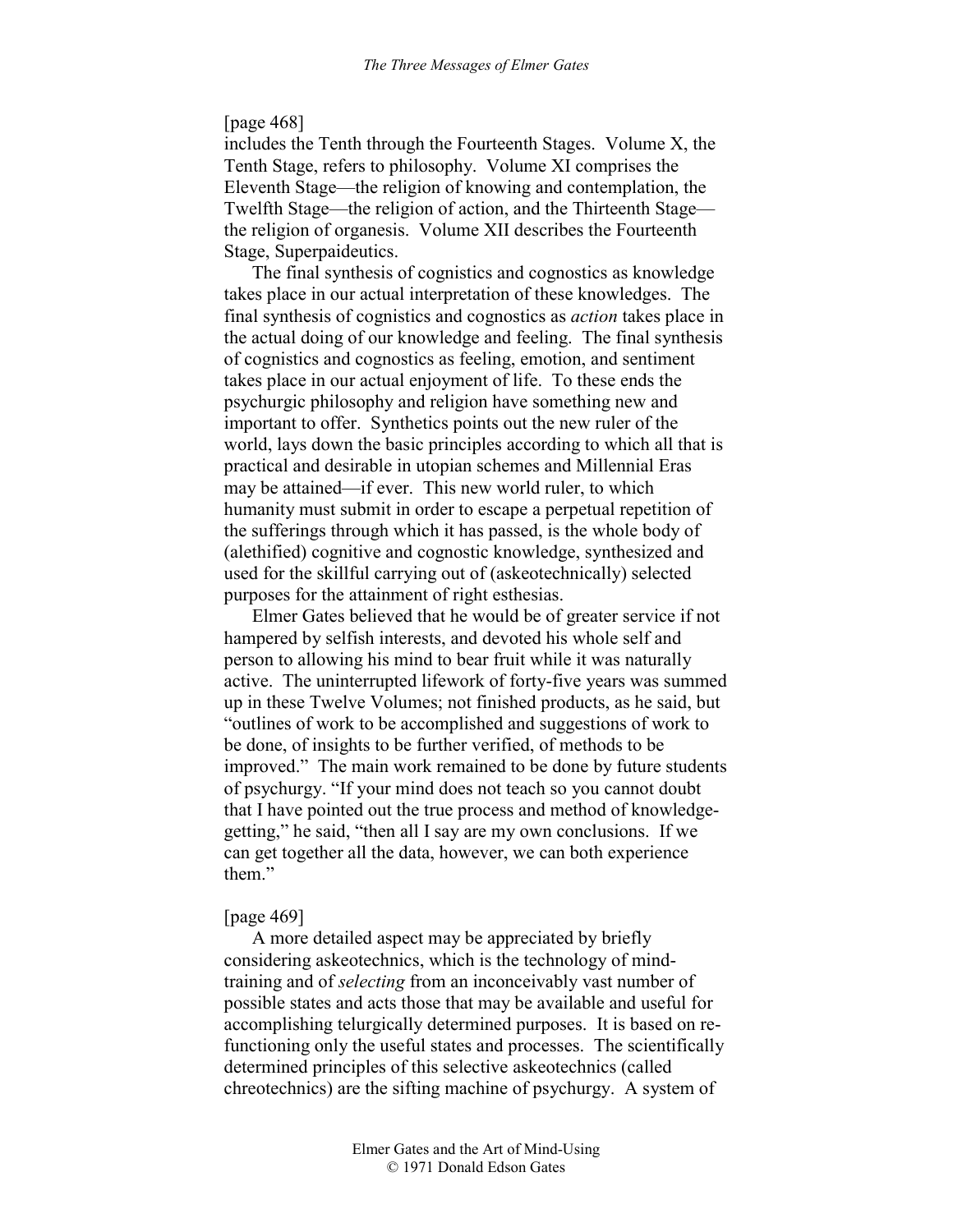marks, symbols, and diagrams is used to indicate the kind of training and its order. A psychotaxic unit or state is selected and trained, both as a state and as a process, by causing it to be refunctioned, dirigated, introspected, and used in normal ways in a certain order, the resulting seven different kinds of states being either good or bad. On any of these the six psychurgic operations (of Chapter 15) may be applied, but preferably not to the bad states. A good or bad state may be wholly false or true intellectually, wholly happy or unhappy esthesically, wholly skillful or unskillful conatively, right or wrong personally or socially; but in nearly all states its elements are both good and bad. A state organesthesically pleasant may be harmful physiologically; ideas that are false may produce temporary emotions of happy interest; or a conation that is skillful may be directed by wrong motives. In this sense a state may be both good and bad. The good elements in psychal states, even in the most evil people, are generally in the majority, but the bad states are functionally dominant. It does not take a long or difficult psychurgic training to supplant this criminal or immoral tendency with a good and wholesome one.

By an interesting computation Gates estimated that there were over 168,000 states, as a minimum, derivable from a single mental (psychal) state by these operations. But the possible number that could have arisen, through ignorance or perversity, out of the bad states—such as false intellections, unhappy esthesias, unskillful conations, painful organic feelings, anguish and worry, doubt and jealousy, hate and speculation—was practically

#### [page 470]

infinite. There was no greater opportunity to practice a fundamental economy, hevpointed out, than by psychurgic methods, which would save thevhuman race from wasting time with a few myriad millions of worse-than-useless states that usually made up 95 percent of the mental activity of each generation.

The number of complex states that result from psychurgic operations upon simple states is so vast that we need have no fear that the possibilities of the human mind will soon be exhausted. There is potential optimism that not 1 percent of this projected ground has ever been surveyed. If there were not an art of dealing with this stupendous number of states, the task would be hopeless. It would indeed be so if it were not for psychotaxis with its incredible characteristic for reducing the data classification of any science. Other aids are the greater system and brevity of the new methods of ideating and thinking, of symbolism, marking, and diagramming, the extraordinary increase in celerity and accuracy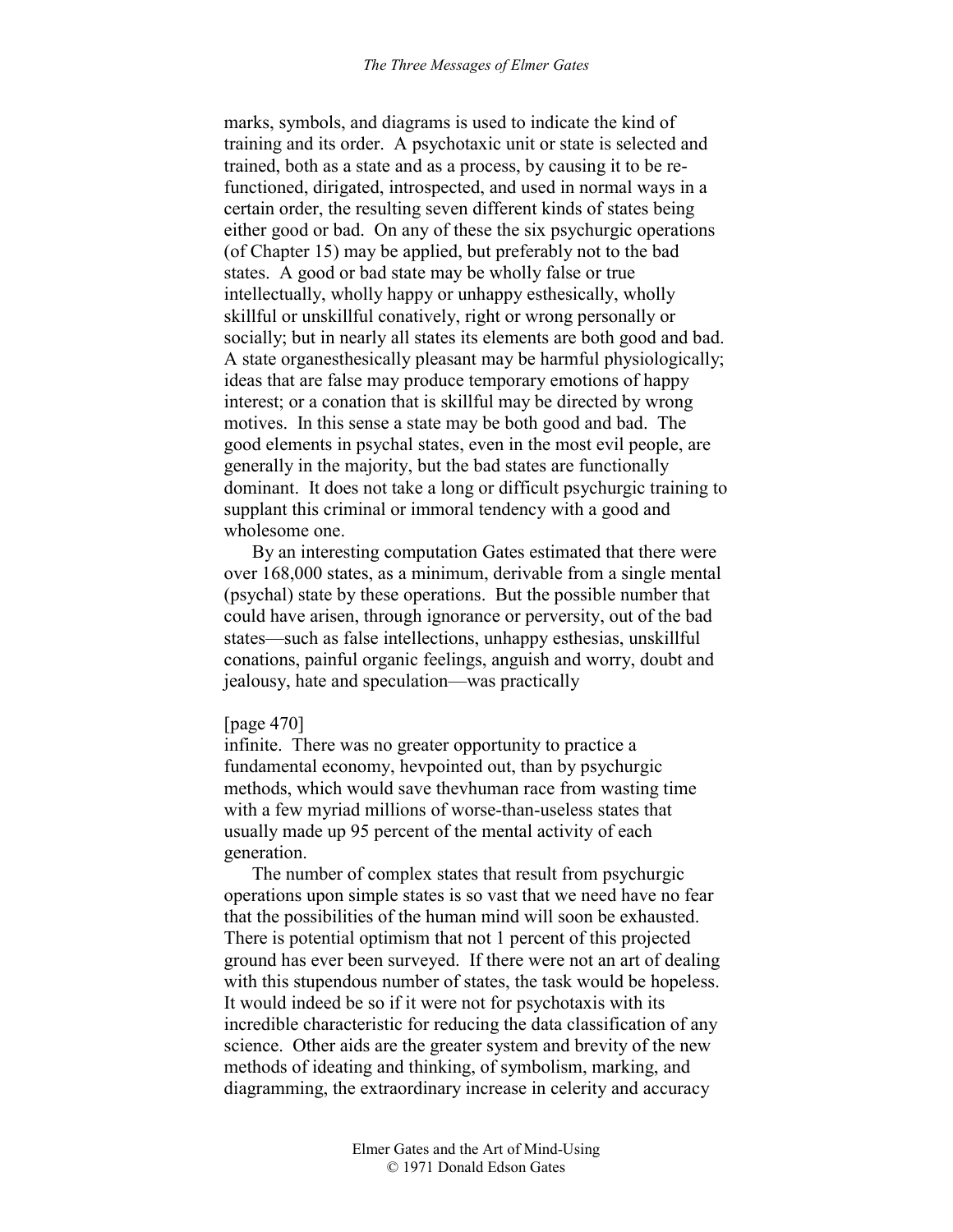and ease of the mentating processes brought about by the psychurgic training, and the elimination of bad states (including theory and hypothesis).

What are the main lessons of psychurgy? Gates listed them this way: "art of mind-using, nature of mind as interaction of organism and environment, Consciousness and knowledge as the mind builder and normalizer with data from every domain, predilections and genius-capacities as self-expression and norm and guide, subconscious as slave and tool, systematic building of mind and feeling and skills, learning based on fundamental mental processes of likenessing and differencing, percept the unit of memory, personality the result of dominancies, the normal as naturalistic Plane, psychotaxis, telurgy, utility of the anabolic, metabolism of happiness, the infantile curriculum, brain-building and mind-embodiment, mind as growth, art of discovery and invention, a Cosmos of Consciousness. Psychurgic education is based on a new psychology of intellection: it is a psychurgic, or mind-using, psychology of cognition. Psychurgy makes the impossible easy. Scientific knowledge is essentially revelation, and psychurgy is the formulation of a natural religion."

## [page 471]

Gates emphasized certain points as follows: "I hope I have made it plain that when Consciousness is free to travel without being led by the halter of theory it takes the natural road of cosmic development; when the mind is unfettered it follows its immanent bent that is the cosmic tendency; when the conscious process is not misdirected by false ideas it goes by straight paths to its natural culmination. Consciousness is as much a cosmic force as gravity or motion or heat. A logical process is true because it is cosmic and in keeping with Reality, and truth is cosmic and not of our making.

"The psychurgist looks to the regulation of mind and environment by Consciousness as the cause, method, and goal of all progress, and in the cosmic nature of Consciousness he finds a justified rational trust in life and the cosmos. The religious nature of science, art, and life will not be appreciated without the insight that most of the mind of an individual is not a property of his individuality, but of that which is immanent in existence as a whole and in Consciousness in particular.

"It is often impossible to convey an insight by means of language. Descriptive and speculative expedients must be used: it is in this way I have sometimes used them and my opinions. The main teachings and methods of psychurgy are based on data that are unquestionably facts and in no way based on theory. The most important facts, however, cannot be known by usual methods but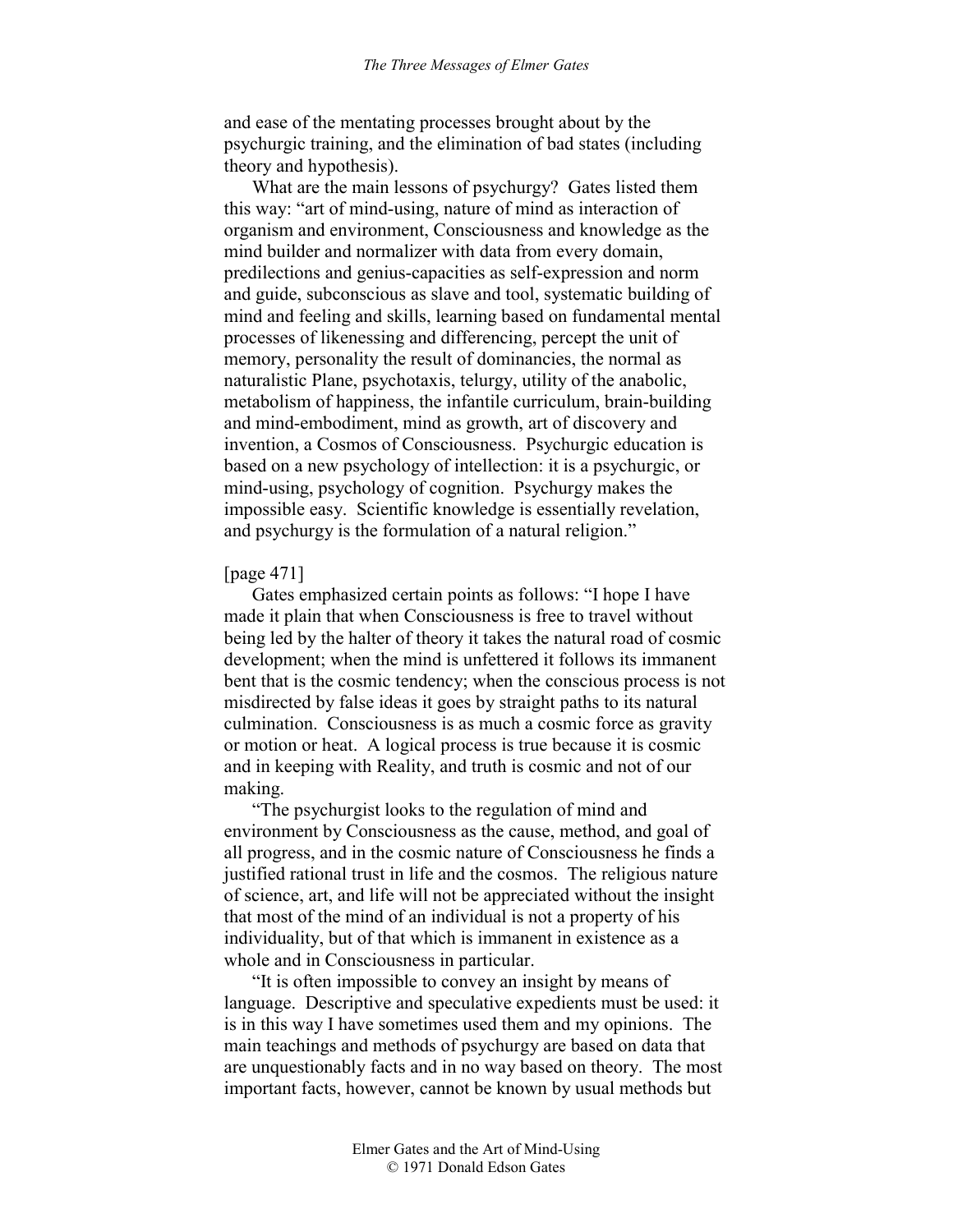require cognostic ability. Mere belief and faith in the old sense have naught to do with success in dirigation or regulation of the subconscious processes or mentation: knowledge and skill take their place. Mind-embodiment and brain-building are facts irrespective of any interpretation.

"False images, fairy tales, myths—however beautiful or entertaining— would be still more beautiful to a normal mind if they were true. It is better to fill the mind with fact rather than fiction, and with only actually known knowledge instead of theory—these should be the basis of conduct-guidance. Only facts must be used in the mentative synopsis: nothing we only believe or hope to be true, even if sure it will turn out to be true.

#### [page 472]

"My laboratories have been used mainly for my studies in psychology and psychurgy. An entirely new science has been discovered—cognostology—and out of it grows a new philosophy and a newreligious attitude and insight."

In another part of his manuscripts Gates remarked: "Purposes are the most important factors in a life, and only Self has purposes. It is not by mental activities or such, nor by bodily activities, nor by the organized purposes that the true auturgic Powers are acquired, but by the activities of the Self. Purposing is *the* way to get acquainted with Consciousness. Mere bulk of intellective or esthesic content makes us acquainted with things and our appreciation of them, and cognosis acquaints us with the states and processes of the content of Consciousness—all of which is wonderful enough—but it does not bring us face to face with the main and most significant reality in Consciousness. Only through pure and unmixed purposing do we finally insight the most important feature of Consciousness: its Self-Activity. Only by self-activitying (activating) do we finally get to know the selfactivating that is the most conspicuous phenomenon of cognosis AFTER ONCE RECOGNIZED; and when we know this Selfitating, we know the Self; and when we know the Self, we know the Person; and then, and not before, we know the mind as a mental *person*, which is the psychologic body and tool of Selfhood. Consciousness as a process is as mercilessly indifferent to us as heat or electricity, but as a self-activating Self as a selfed Personity, it is something quite different and more truly worth knowing than anything else whatsoever in the whole range of experience."

In the "General Preface to Psychurgy," in Volume I of his planned Nine Volumes, Gates had this to say about his Message. (Adapted.)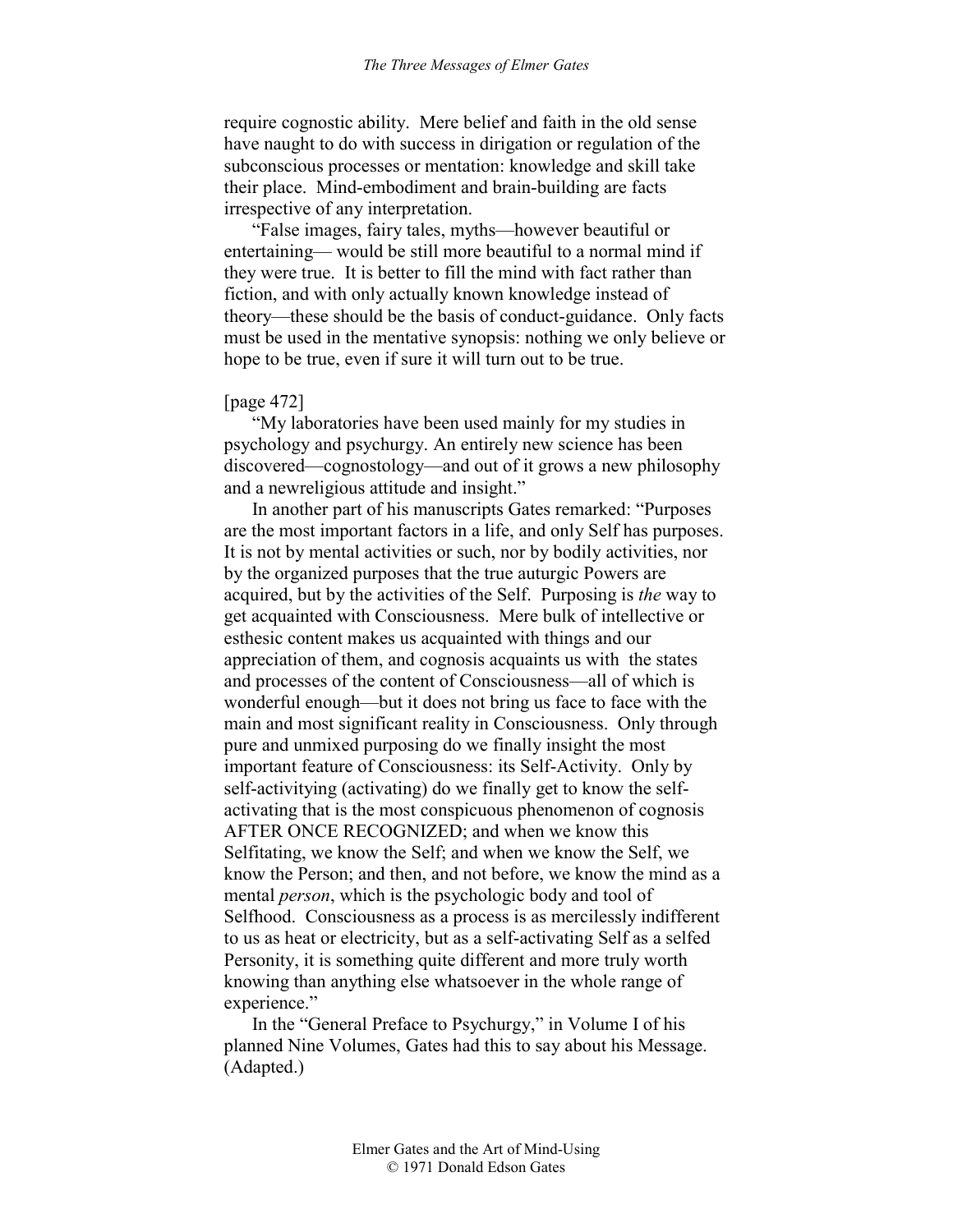An actual new process or phenomenon has been pointed out that is worth studying. The mind is so wondrous a phenomenon, its possibilities are so far-reaching, Consciousness is so mysterious

### [page 473]

(yet the best known of all things), its processes and states are so multitudinous, its relations to the Cosmos so intimate, that we may expect it to require a long, long course of scientific investigation (centuries and thousands of years even) to attain to an approximately complete knowledge of any of these subjects. In any of the new domains we may therefore expect to do little more than point out the domain and show how to derive benefit from it. My inventory and description of the fundamental experiences of Consciousness with itself (the cognocepts) may be incomplete or incorrect, but the important point is whether there are such *absolutely known* data; and if I have given enough of an insight to enable others to carry it to completion.

Out of the contrast between cognisis and cognosis, and out of alethics, has arisen a new or psychurgic epistemology—one that is no longer a metaphysical speculation but a science. And if the reader does not arrive at an insight into the local, temporal, relative, and individualistic nature of cognisis as compared with the universal, eternal, absolute, and non-individualistic nature of cognosis, he will miss the best these volumes offer; he will not understand my allusions to many things, and will not see the incomparable beauty and meaning of the psychurgic World Work.

If the content of a mind determines its attitude toward circumstances and shapes its conduct, then it behooves us to ask, *What kind of content is best?* These volumes answer that question, chiefly by disclosing the method by which it may ever be more fully answered. The answer is the crux of science, philosophy, and religion. If the mind is not furnished with an interpretation of the world based on knowledge and a scientific handling of our attitude toward the Unknown, then it will adopt and tenaciously cling to any speculation, myth, tradition, or belief that seems plausible; and plausibility will be determined by the kind and amount of true and false information and normality of feelings and emotions.

Our books, customs, religions, and habits of thought have come to us out of a past that had no scientific method, out of

#### [page 474]

an age filled with superstitions, myths, and mystical dreams; and we should not expect to emancipate ourselves immediately from the influence of these ancient specters, ogres, and spells. The battle of science against ignorance will be only a skirmish as compared with the battle of systematized and validated knowledge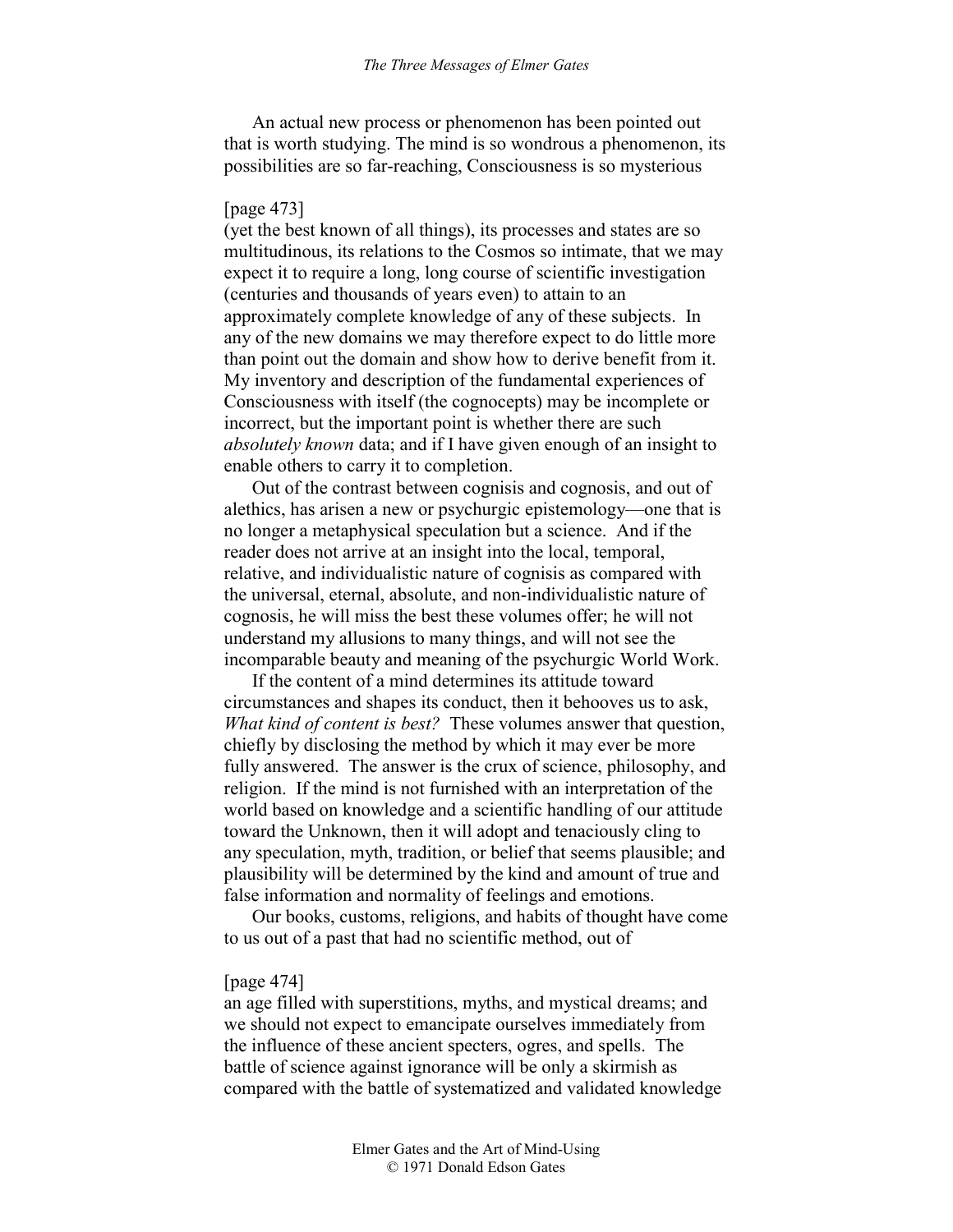against All-That-Is-Not-Knowledge; for the Unproved, the Not-Yet-Known, the Untrue, the Speculative, have been so long inoculating our customs and beliefs and institutions that the average human mind has become immune to the poison and does not know to what extent delusion and illusion are being followed and this has extended to the whole social system. But true intellectual freedom is slowly dawning. Those who have the courage and integrity should manfully and womanfully enter seriously into the campaign for the establishment of the sovereignty of validated scientific knowledge. This is not an easy task, but it holds the very best prizes of the future.

*Scientific Method Is the First Planetary Culture.* There was a time when races and nations were comparatively unknown to each other; each isolated country had its own peculiar beliefs and customs. They were strangers to each other's mental world. But we have now for the first time entered an era of worldwide culture along certain lines, so completely representing a world belief and world-plan of action that it may be called a planetary culture. Western civilization, equipped with that incomparable instrument, *scientific method*, has created the modern world. This new culture has very little to learn from the past or from oriental cultures, looking instead to discoveries and inventions of gifted individuals for guidance and progress, yet in psychurgy becoming more fully conscious of its own method. It was part of the modem technique of scientific method that organization for discovery had become purposive, systematic, consciously seeking improvements; it applied to backward fields of progress the methods that had been fruitful in other fields. It applied the method of specialization and focusing on a specific problem. All this was helped by the quick communication of discoveries. The

### [page 475]

special technique consisted in more or less abstract advice and helps of systems of logic, or a rapidly developing (and still largely wrong) experimental method based on testing alternate or opposing hypotheses.

Psychurgy discovered the specific kinds of mental states and processes of states and operations with these processes by which knowledge is discovered and validated; it introduced the technique of a specific kind of mind-embodiment and brain-building as the necessary education of an investigator for the mechanism of efficient and truthful mentation. Then it trained him in the art of mentating (of sensating, imaging, conceptuating, ideating, and thinking) and in the new methods of introspection; and in other technical steps.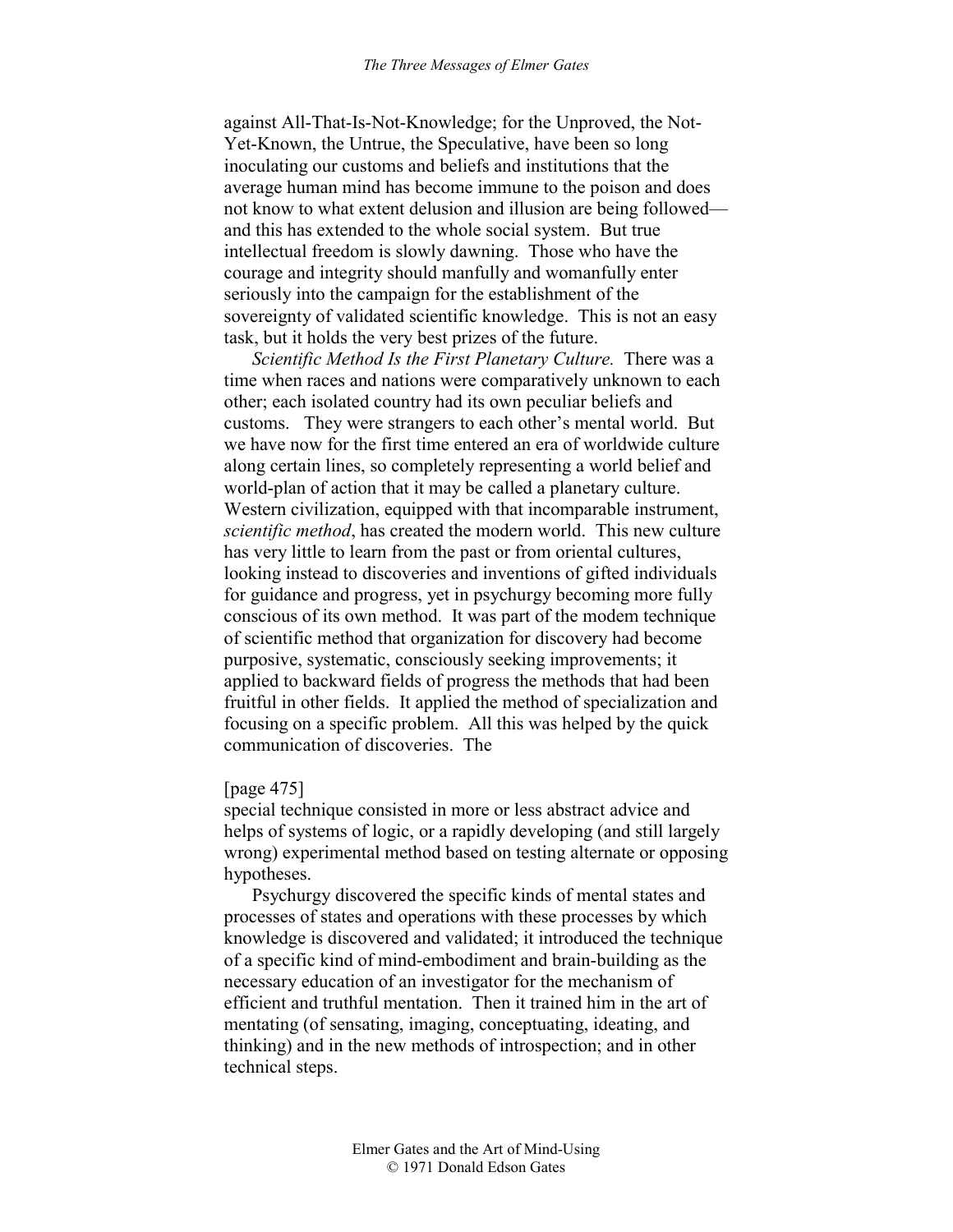*Psychurgy is a Consciousness Cultus.* It is more than these volumes; more than the several groups of already developed psychurgic arts; more than the recognition of Genius as the Revelator; more than science and its religious significance; more than all that psychurgy has yet done. It is a new and definitely unique and illuminative and exalting *attitude* toward Life and the Cosmos of which Life is the chief Being, constituting a definite cultus based on the indubitable knowledge and insight that looks to the Consciousness that underlies and transcends the lowest as well as the Highest, and knowing Consciousness to be the *Teacher* of all lives in all worlds throughout all eternity. Whosoever once sees that Consciousness is the Active Regnancy of the Existential Cosmos will ever after look to *it* to solve all problems of all creatures. Consciousness will most assuredly carry us to ever higher Stages of knowledge, doing, feeling, and being.

Psychurgy is a new understanding and conception of Life (and its activities and actions) as *Consciousness and its activities and acts*. It approaches everything not merely from the "inner side" and the mental side but from that which is inmost—namely, from the Consciousness side. The mind is the child of Consciousness; the ordinary life is mind in activity; Consciousness underlies life and mind and is a more fundamental kind of

### [page 476]

life. Psychology as hitherto known is a science of cognitive states and processes; the psychurgic psychology is a cognosto-cognitive one—that is, it comprises also a science of the Consciousness out of which the cognitive states arise.

Psychurgy is not only the culmination and essence of the modern spirit and purpose and method but the beginning of a science-cult; or more basically, of a mind-cult; or still more fundamentally, of a Consciousness-cultus. Is it not strange that among all the cults that have arisen there has not hitherto been a mind-using and Consciousness-utilizing cultus?

The most significant thing about psychurgy is the complete abandonment of the whole cognitive self and person, and of the whole cognostic Self and Person, and of all incentives and purposes whatever, to the conviction that it is to Consciousness alone that we must ultimately look for all that is True, Useful, Beautiful, and Good; for better minds, a truer insight into religion, and for all kinds of practical guidance to everyday life—and it is Consciousness that must do the looking. To set-the-task-to Consciousness and get it to cause itself to cognose (become conscious of) Consciousness and thereby learn to know Consciousness; to learn alethified knowledge about the objective and subjective worlds and apply this knowledge to the betterment